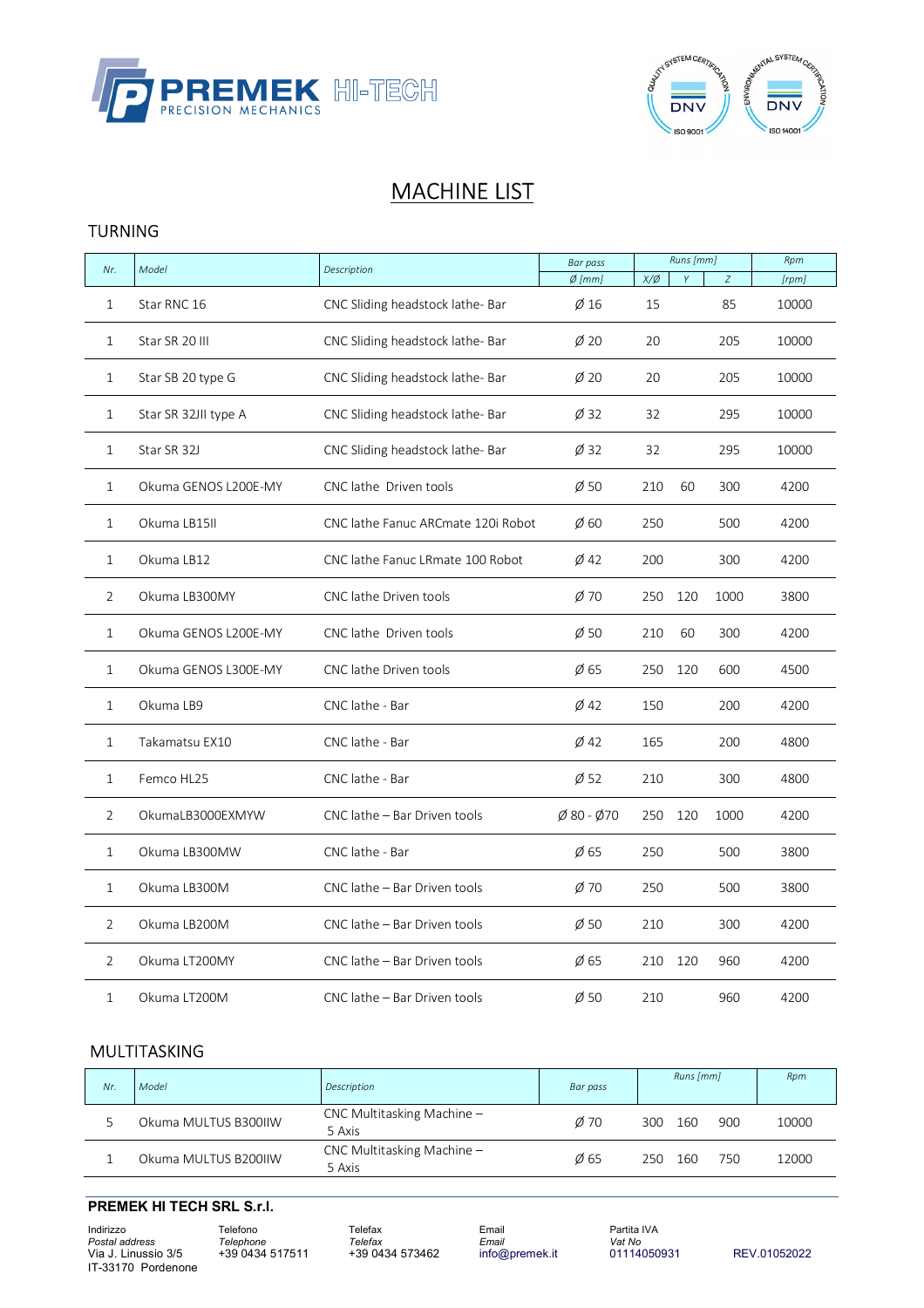



# MILLING

| Nr.          | Model               | Description                                        | N° of tools | Runs [mm] |      | <b>RPM</b> |       |
|--------------|---------------------|----------------------------------------------------|-------------|-----------|------|------------|-------|
|              |                     |                                                    |             | $\chi$    | Y    | Z          | [rpm] |
| 1            | Okuma MA400HA       | Horizontal Maching Centers N° 6 pallets            | 60          | 560       | 610  | 625        | 15000 |
| 2            | Okuma MA400HA       | Horizontal Maching Centers N° 6 pallets            | 200         | 560       | 610  | 625        | 15000 |
| 1            | Okuma MA40HA        | Horizontal Maching Centers N° 2 pallets            | 40          | 560       | 610  | 625        | 7000  |
| 1            | Okuma MA5000HB      | Horizontal Maching Centers N° 2 pallets            | 64          | 760       | 760  | 760        | 15000 |
| $\mathbf{1}$ | Okuma MU5000V       | 5 Axis Vertical Machining Center                   | 48          | 800       | 1050 | 600        | 15000 |
| 1            | Okuma MU4000V       | 5 Axis Vertical Machining Center - N° 6<br>pallets | 64          | 740       | 460  | 460        | 20000 |
| 1            | Okuma GENOS M460-VE | Vertical Machining Centers<br>CN Divider           | 32          | 720       | 460  | 460        | 15000 |
| 1            | Brother TC32B-QT    | Vertical Machinig Centers<br>N° 2 pallets          | 26          | 550       | 400  | 415        | 16000 |
| 1            | Brother TC32B-QTn   | Vertical Machinig Centers<br>N° 2 pallets          | 40          | 550       | 400  | 415        | 16000 |
| 1            | Roku-Roku           | Horizontal Machinig Centers<br>N° 2 pallets        | 30          | 300       | 220  | 300        | 12000 |
| 1            | Kitamura 2          | Vertical Machinig Centers<br>CN Divider            | 20          | 580       | 420  | 450        | 5000  |

#### EDM

| Model              | Description      | Wire Diameter Range |     | Runs [mm] |     | Maximum Wire Anale           |
|--------------------|------------------|---------------------|-----|-----------|-----|------------------------------|
|                    |                  | (mm)                |     |           |     |                              |
| Mitsubishi MV1200R | Wire EDM Machine | $0.1 - 0.3$         | 400 | 300       | 220 | $15^\circ$ x 200 $\text{mm}$ |

# LASER MARKING

| Model              | Description  | Working field |     | Runs [mm]  |     | Maximum Speed |
|--------------------|--------------|---------------|-----|------------|-----|---------------|
|                    |              |               |     | $\sqrt{ }$ |     |               |
| CIELLE - TAU SMART | Laser marker | $-0.3$        | 110 | 110        | 255 | 7m/sec        |

## PRE-SETTING

| Model                                | Description                                                                                                                         |
|--------------------------------------|-------------------------------------------------------------------------------------------------------------------------------------|
| SPERONI STP MAGIS 500                | Tool presetting and measuring system                                                                                                |
| <b>HAIMER POWER CLAMP</b><br>PLUS NG | High performance shrink fit machine for all tools, with intelligent NG coil, single chuck version<br>and integrated contact cooling |

## VACUUM WASHING MACHINE

| Model      | Description                                                                    |
|------------|--------------------------------------------------------------------------------|
| IFP KP 100 | Vacuum washing machine – modified alcohol, hydrocarbons. Ultrasound technology |

#### **PREMEK HI TECH SRL S.r.l.**

Indirizzo Telefono Telefax Email Partita IVA Postal address Felephone Telefax Email Vat No.<br>Via J. Linussio 3/5 +39 0434 517511 +39 0434 573462 info@premek.it 01114050931 Via J. Linussio 3/5 +39 0434 517511 +39 0434 573462 info@premek.it 01114050931 REV.01052022 IT-33170 Pordenone